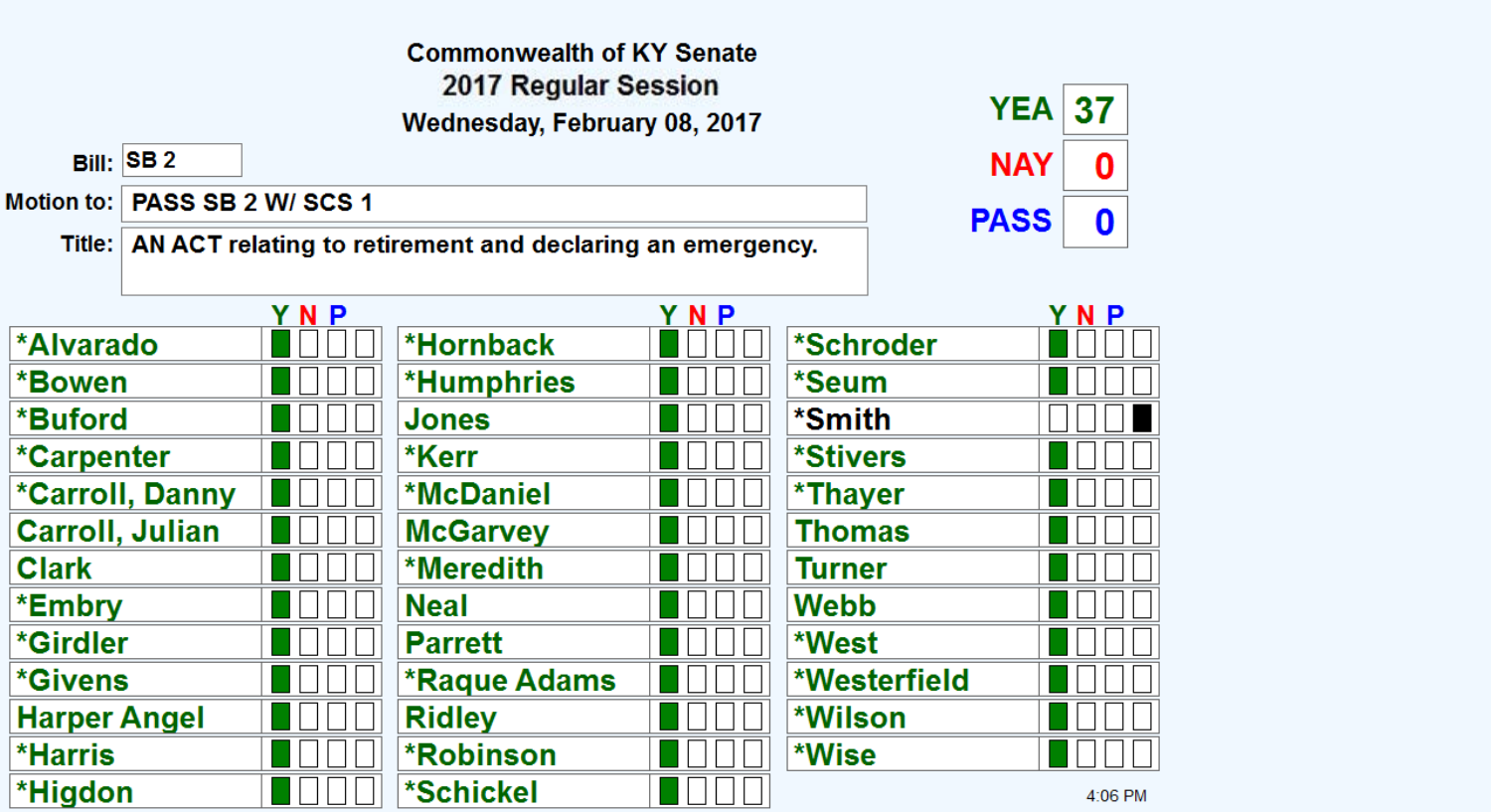## Commonwealth of Kentucky House of Representatives Kentucky House of Representatives

# SB 2 HFA 3 RCS# 130

2/23/2017 5:10:33 PM

| YFAS:       | 40 |
|-------------|----|
| NAYS:       | 48 |
| ABSTAINED:  | O  |
| NOT VOTING: | 12 |

YEAS : 40

| Adkins           | Greer          | Meyer        | Schamore       |
|------------------|----------------|--------------|----------------|
| Brown G          | Harris         | Miller C     | Scott          |
| <b>Burch</b>     | Hatton         | Nelson       | Simpson        |
| Cantrell         | Horlander      | Overly       | Sims           |
| Coursey          | <b>Jenkins</b> | Owens        | Sinnette       |
| <b>DeCesare</b>  | Kay            | Palumbo      | Stone          |
| Donohue          | Keene          | Rand         | Turner         |
| Flood            | Marzian        | Richards     | Watkins        |
| Gentry           | Meeks          | <b>Riggs</b> | Wayne          |
| Graham           | Meredith       | Rothenburger | Webber         |
| <b>NAYS: 48</b>  |                |              |                |
| <b>Bechler</b>   | Gooch          | Mayfield     | Petrie         |
| <b>Bentley</b>   | Hale           | McCoy        | Pratt          |
| Benvenuti        | Hart           | Meade        | Prunty         |
| <b>Bratcher</b>  | Heath          | <b>Miles</b> | Rudy           |
| Brown L          | Herald         | Miller J     | Santoro        |
| <b>Bunch</b>     | Hoover         | <b>Mills</b> | Shell          |
| Couch            | Imes           | Moffett      | <b>Stewart</b> |
| <b>Dossett</b>   | Johnson D      | Moore        | Thomas         |
| <b>DuPlessis</b> | Johnson DJ     | Morgan       | Upchurch       |
| Fischer          | King           | Moser        | Wells          |
| Fleming          | Lee            | <b>Nemes</b> | Wuchner        |
| Fugate           | Linder         | Osborne      | York           |

#### ABSTAINED : 0

### NOT VOTING : 12

| <b>Blanton</b> | Elliott | Reed    | St. Onge |
|----------------|---------|---------|----------|
| Carney         | Koenig  | Rilev   | Tipton   |
| Castlen        | Rader   | Rowland | Westrom  |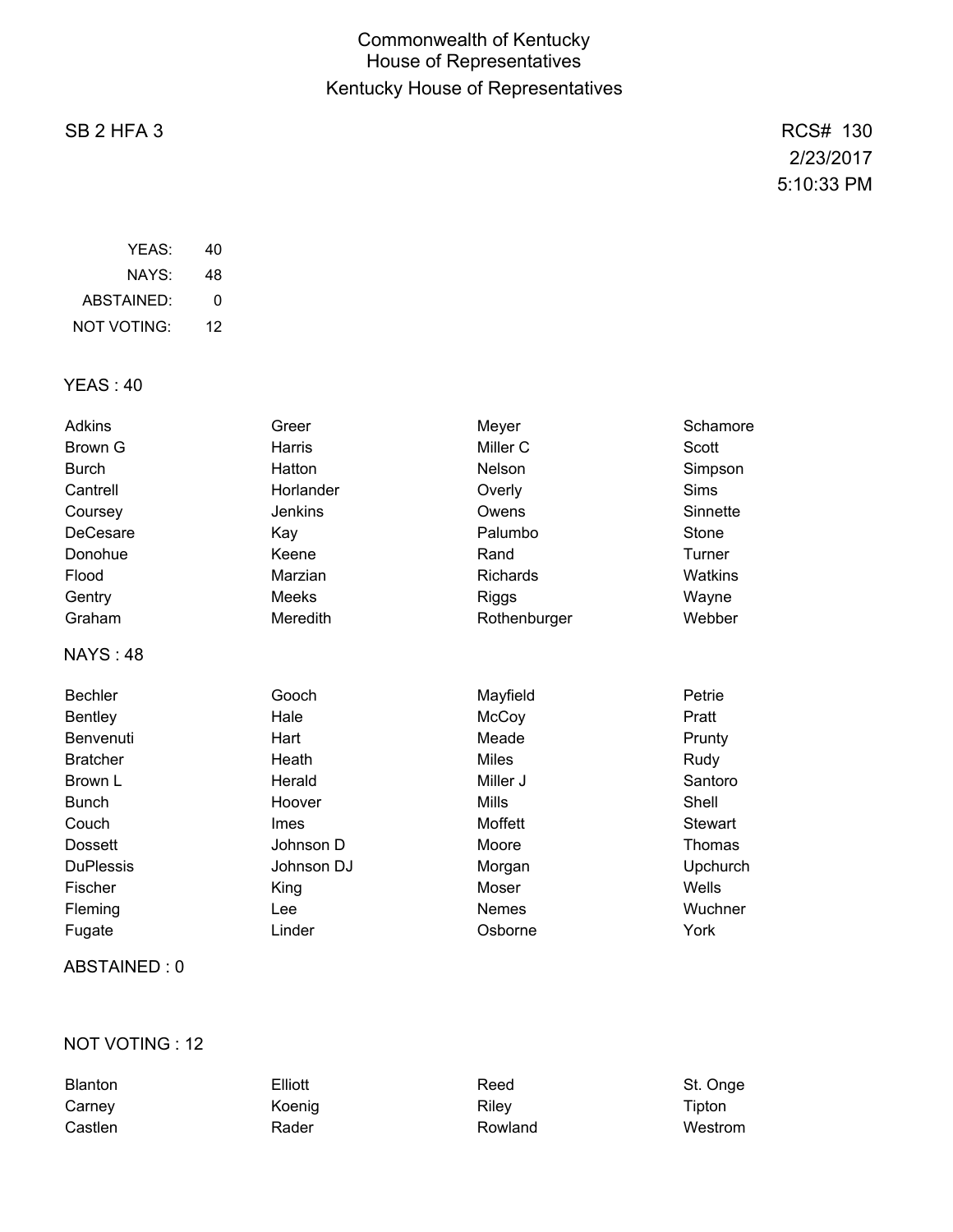|                 | Commonwealth of Kentucky<br><b>House of Representatives</b>  |            |
|-----------------|--------------------------------------------------------------|------------|
|                 | Kentucky House of Representatives                            |            |
| SB <sub>2</sub> | AN ACT relating to retirement and declaring an<br>emergency. | RCS# 131   |
|                 |                                                              | 2/23/2017  |
| Pass            |                                                              | 5:24:07 PM |

| YEAS:              | 99 |
|--------------------|----|
| NAYS:              | 0  |
| ABSTAINED:         | 0  |
| <b>NOT VOTING:</b> | 1  |

#### YEAS : 99

| Adkins           | Gooch          | Meeks           | Rothenburger    |
|------------------|----------------|-----------------|-----------------|
| <b>Bechler</b>   | Graham         | Meredith        | Rowland         |
| <b>Bentley</b>   | Greer          | Meyer           | Rudy            |
| Benvenuti        | Hale           | <b>Miles</b>    | Santoro         |
| <b>Blanton</b>   | Harris         | Miller C        | Schamore        |
| <b>Bratcher</b>  | Hart           | Miller J        | Scott           |
| Brown G          | Hatton         | <b>Mills</b>    | Shell           |
| Brown L          | Heath          | Moffett         | Simpson         |
| <b>Bunch</b>     | Herald         | Moore           | Sims            |
| <b>Burch</b>     | Hoover         | Morgan          | Sinnette        |
| Cantrell         | Horlander      | Moser           | St. Onge        |
| Carney           | <b>Imes</b>    | Nelson          | <b>Stewart</b>  |
| Castlen          | <b>Jenkins</b> | Nemes           | Stone           |
| Couch            | Johnson D      | Osborne         | Thomas          |
| Coursey          | Johnson DJ     | Overly          | Tipton          |
| DeCesare         | Kay            | Owens           | Turner          |
| Donohue          | Keene          | Palumbo         | <b>Upchurch</b> |
| <b>Dossett</b>   | King           | Petrie          | Watkins         |
| <b>DuPlessis</b> | Koenig         | Pratt           | Wayne           |
| Elliott          | Lee            | Prunty          | Webber          |
| Fischer          | Linder         | Rand            | Wells           |
| Fleming          | Marzian        | Reed            | Westrom         |
| Flood            | Mayfield       | <b>Richards</b> | Wuchner         |
| Fugate           | McCoy          | Riggs           | York            |
| Gentry           | Meade          | Riley           |                 |

NAYS : 0

ABSTAINED : 0

## NOT VOTING : 1

Rader